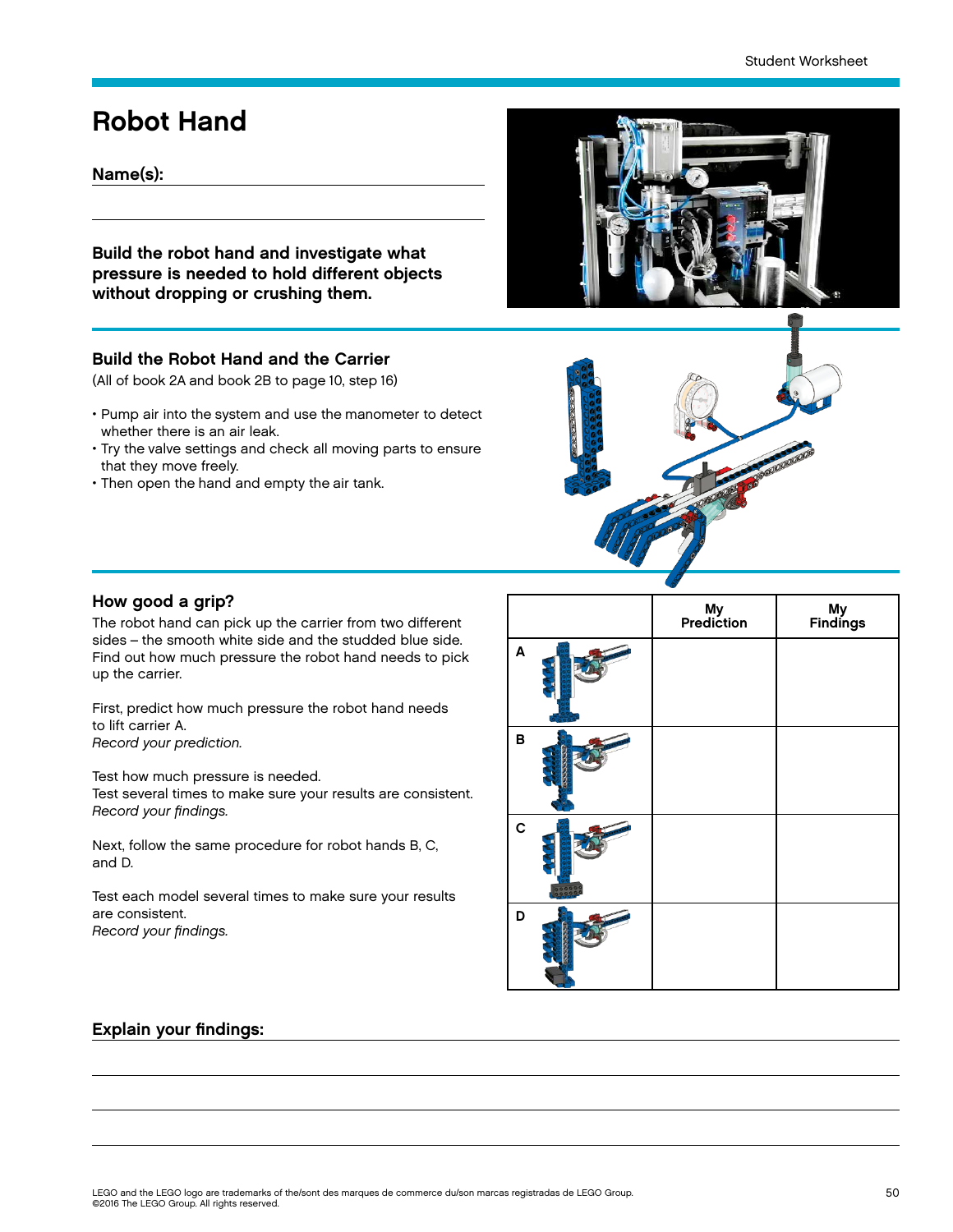#### What else can the robot hand hold?

Place a paper or plastic cup on your desk or work area. Find a variety of different objects to put in the cup. Find out how much pressure is needed for the robot hand to pick up the cup.

First, predict how much pressure the robot hand needs to lift the different objects without damaging them.

Then, test how much pressure is needed.

Test several times to make sure your results are consistent.



|   | Object | My<br>Prediction | My<br>Findings |
|---|--------|------------------|----------------|
| A |        |                  |                |
| В |        |                  |                |
| C |        |                  |                |
| D |        |                  |                |

#### Optional: My Amazing Pneumatic !

Invent a new and useful machine that uses the same mechanism as the robot hand but does a different job. Sketch it and explain the three most important features.

## Optional: Further Research

Describe some of the industries and jobs for which the robot hand could be used and what some of its limitations may be.